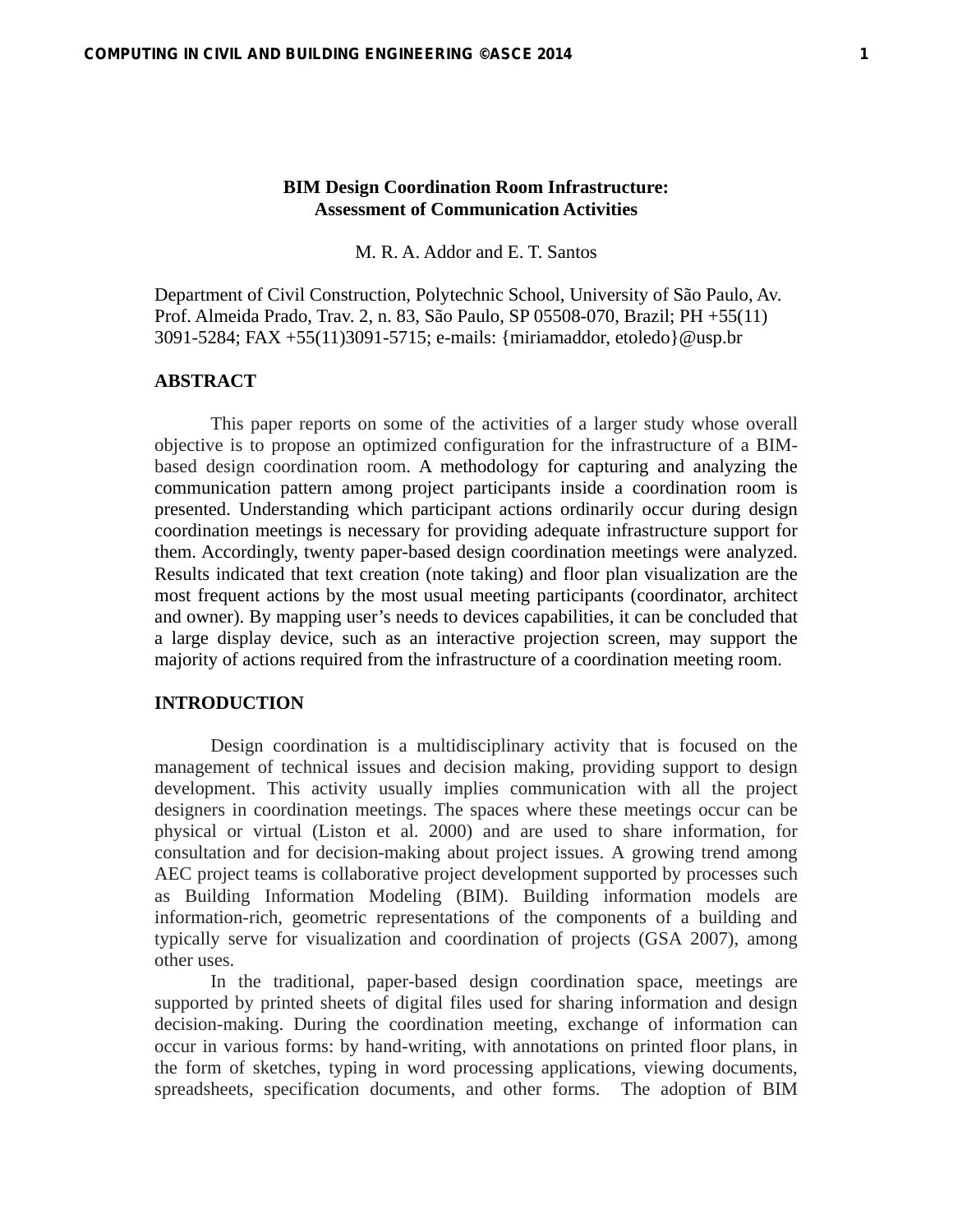processes as well as the increasing complexity in projects together with the availability of new technologies are prompting users to look for alternatives to the traditional coordination process and the spaces that support it.

Many examples of innovative coordination rooms are known in universities and in the private sector, worldwide. CIFE (Center for Integrated Facility Engineering) at Stanford University (Liston et al. 2000), University of British Columbia (Fard et al. 2006) and Penn State University (Leicht 2009) are institutions that have developed research on this theme.

The final goal of this research is to define the most adequate infrastructure and layout for a BIM-based design coordination meeting room suitable for Brazilian projects. In Brazil, design coordination is usually not performed in the construction site, but in the office, and many coordination meetings may take place before the design reaches its final form. Therefore, fixed, more sophisticated facilities for this activity are conceivable so that the related BIM benefits can be attained.

# **ASSESSING COMMUNICATION ACTIONS IN COORDINATION MEETINGS**

To better assess the infrastructure requirements of a room to support a BIMbased coordination process, it is necessary to identify the communication activities that occur during this process and may be assisted with technology. Like previous researchers (Liston et al. 2000; Fard et al. 2006) we started observing paper-based meetings. Our assumption is that the basic communication actions required to perform design coordination are the same, regardless the technology involved, as they concern human information needs. Although a BIM-enabled meeting will probably exhibit a different communication pattern, the analysis from conventional coordination meetings can serve as the basis for an initial proposal, to be refined with results from BIM-enabled meetings.

Senescu et al. (2011) have monitored the electronic communication and file transfers among project participants to measure the interaction among them. Their study aimed to determine which professionals needed to be together in a Big Room for optimal design collaboration. However, their strategy monitored distant (virtual) interaction while we are interested in face-to-face / same room communication.

The results of one of the phases of our research are reported here: capture and analysis of the communication pattern among project participants inside the coordination room. This analysis will indicate the most important and frequent types of communication that needs to be supported by the infrastructure of a coordination meeting room.

 For assessing the communication pattern of design coordination meetings, we proposed and used the following method:

- a. Prepare a form for registering the communication actions, their types, agents, documents and targets;
- b. Video record the meetings (with proper previous authorization of all meeting participants);
- c. Watch the recorded videos to count and register the number of each action, from each type of participant, involving each class of document and target.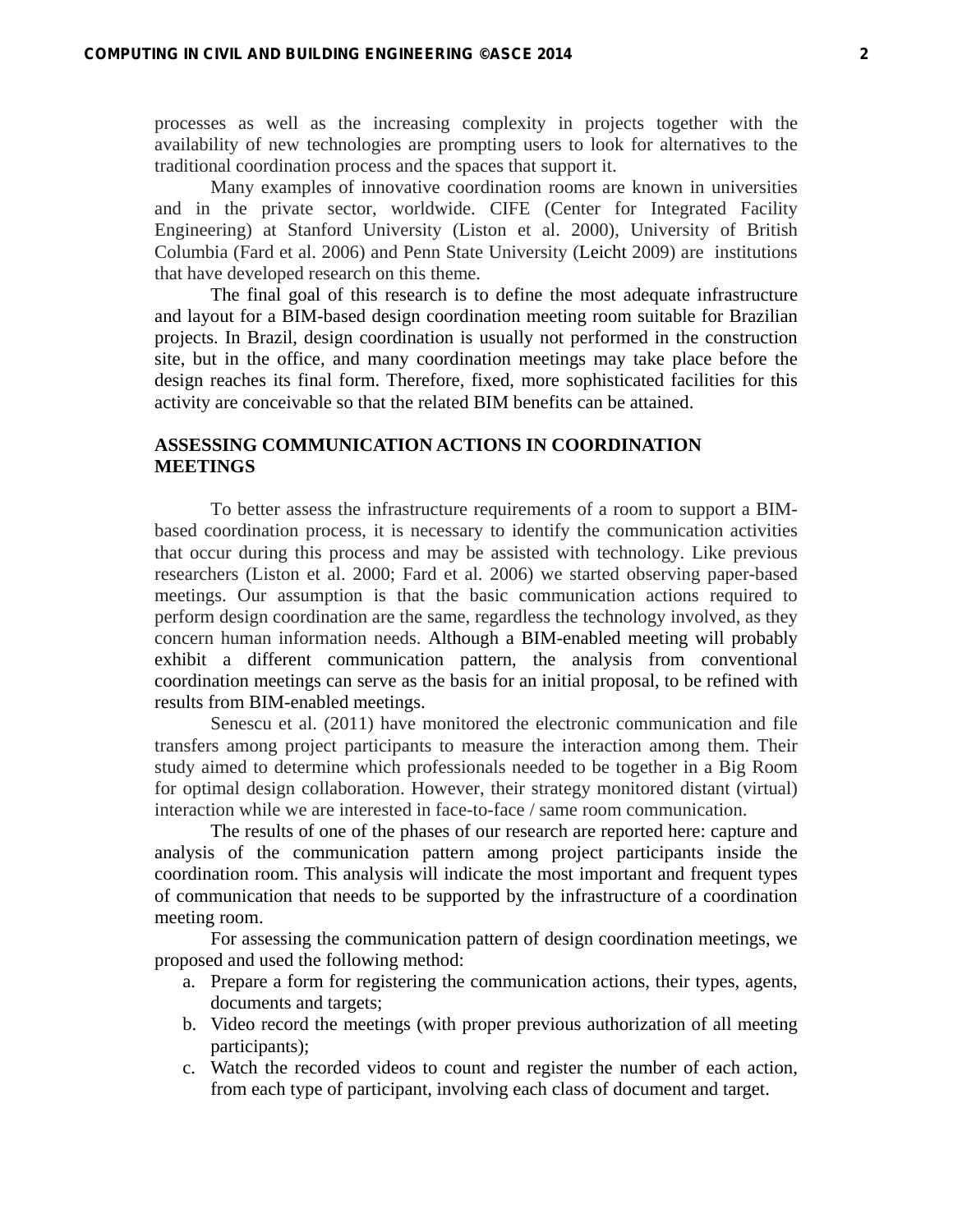d. Sum up and analyze the results.

# **SELECTED COMMUNICATION DIMENSIONS**

Only actions that may require infrastructure support were considered. All the others were ignored. Therefore, "talking" for example, is not considered relevant for this purpose.

The following orthogonal dimensions were selected for data capture and analysis:

- **Agent Role** (Owner/Developer, Contractor, Coordinator, Coordinator Assistant, Architect, Structural Designer, MEP Designer, HVAC Designer, Waterproofing Consultant, Hoteling Consultant, Solar Heating Consultant, Landscape Designer);
- **Action** (Visualize, Mark-up, Measure, Create);
- **Target** (Oneself, a Group, All);
- **Document** (Text, Printed floorplan, 2D CAD, Image, Sketch).

**Agent** is the meeting participant performing the logged action. When more than one person had the same role in the meeting (e.g., two or more owner representatives), their actions were added to the same role, unless for the case of actions to oneself (like taking a note or reading a text), counted as one. Communication is analyzed considering the roles played in the meetings so that proper infrastructure support can be provided to each of them. Besides the roles mentioned above, *Group* and *All* were also listed as possible action agents.

**Action** is a communication act performed by an agent. For the sake of simplicity, actions targeted to oneself are also being called communication actions. The four actions considered relevant for this study were:

- *to visualize* a document (a written text, a printed floor plan, an image, etc.) only to oneself or showing it to other participants. This action includes pointing (may not be performed without visualizing the document);
- *to mark-up* an individual document or a shared one (a text, a blueprint, etc.);
- *to measure* (a floor plan, a 2D CAD drawing, etc.) retaining the reading for oneself or showing it to a group or all participants;
- *to create* (a text, a 2D CAD drawing, a sketch, etc.) to oneself or showing it to other participants.

**Target** is the destination of the action. It could be *oneself* (like when silently reading a text), a *group* (e.g. pointing on a blueprint to concerned consultants) or *all* the participants (like when showing an image in the projection screen).

Finally, **Document** refers to an article, object of the logged action. It can be *a text, a printed floor plan, a 2D CAD drawing, an image or a sketch*. It is important to note that, at this stage, only paper-based meetings were analyzed. Therefore, 3D models or animations, common in BIM-enabled meetings, are not among those recorded.

The communication space may have points in most of these dimensions. Notable exceptions are "measuring text" and "creating printed floorplan".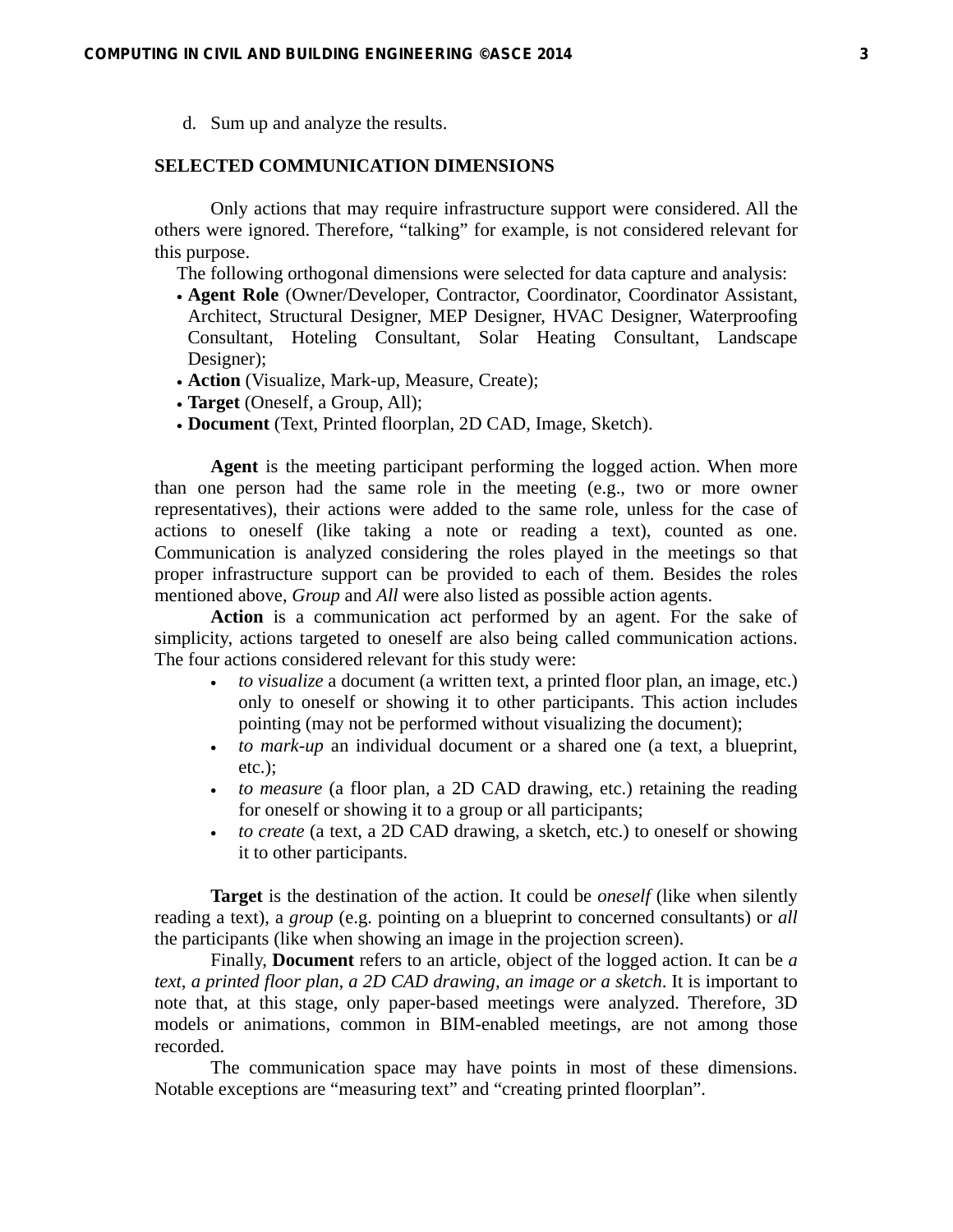Considering all the aspects mentioned before, the final spreadsheet form created for data logging is shown in

## Figure **1**.



**Figure 1. Data collection spreadsheet.** 

Although our selection of dimensions was created independently, most of conclusions/recommendations from the study of Fard et al. (2006) support it:

- 1. *"Make shared information persistently accessible to all members of the group"*: supports the **Visualize** action and the **All** target;
- 2. *"Support erasable annotation via direct input*: validates the **Mark-up** action;
- 3. *"Support individual activities without interfering with group activity"*: justify the **Oneself** target;
- *4. "Support subgroup activities:* validate the **Group** target;
- *5. "Provide very simple means for transferring information to shared displays":*  same as #1 above;
- *6. "Maintain support for traditional artifacts":* **Text** and **Printed floorplan** documents.

### **RESULTS**

 A camcorder and other simple devices were used to video record a total of 20 meetings. Together, these recordings amount to about 100 hours of video, captured between March and August, 2013. Using a tripod, the camera was positioned so that all the participants and the documents over the meeting table could be seen. All the roles shown in the previous section were present in some meetings, but not in all of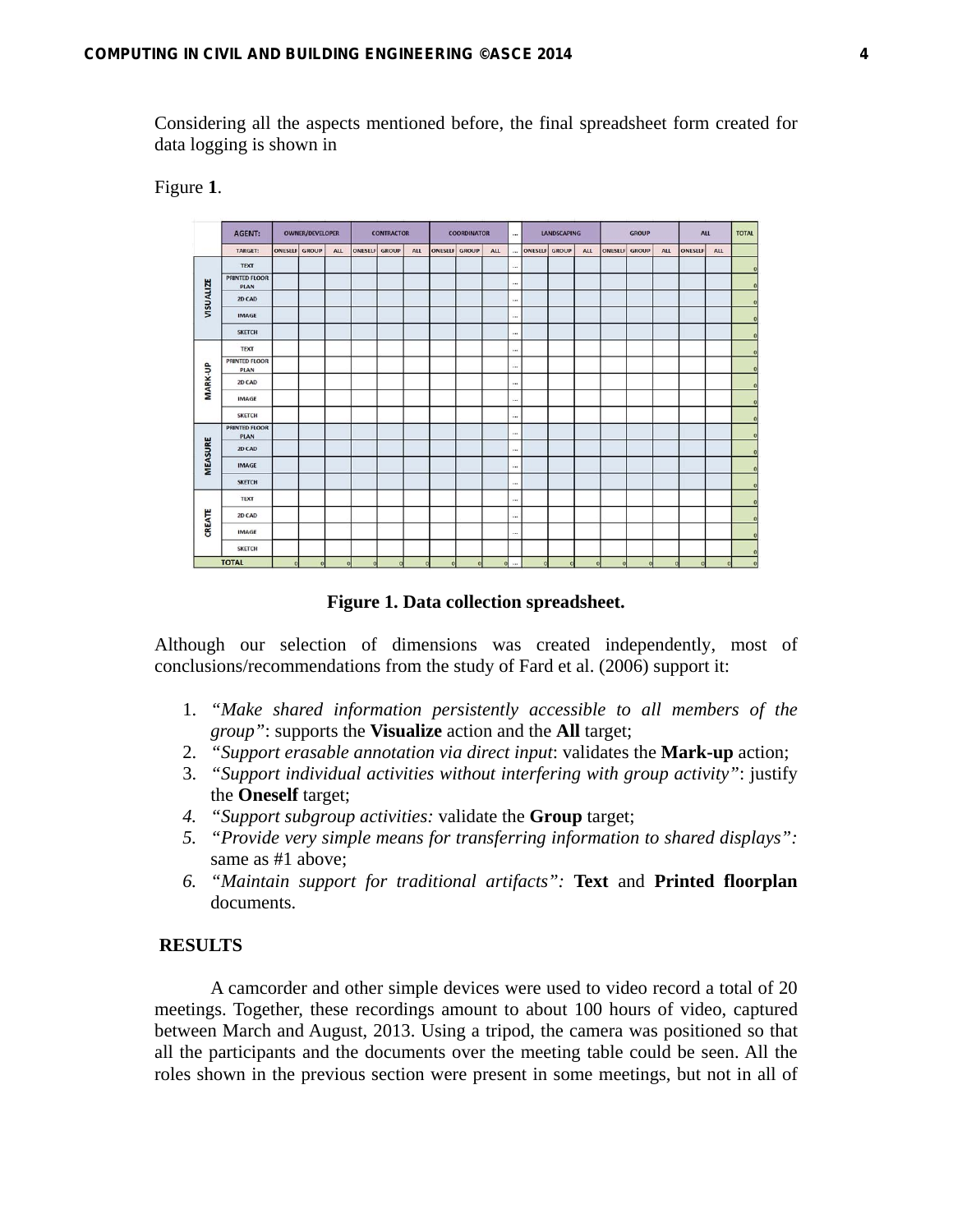them. A total of 3,222 actions were manually logged from the analysis of the recorded videos.

The recorded meetings were classified according to its stage on the design phase (Schematic Design / Design Development) and type of project (Residential / Commercial / Mixed use). See Figure 2.





The meeting attendance was computed according to participant role (see Figure 3) to support prioritization of the spending on the room infrastructure.



**Figure 3. Coordination meeting attendance by role.**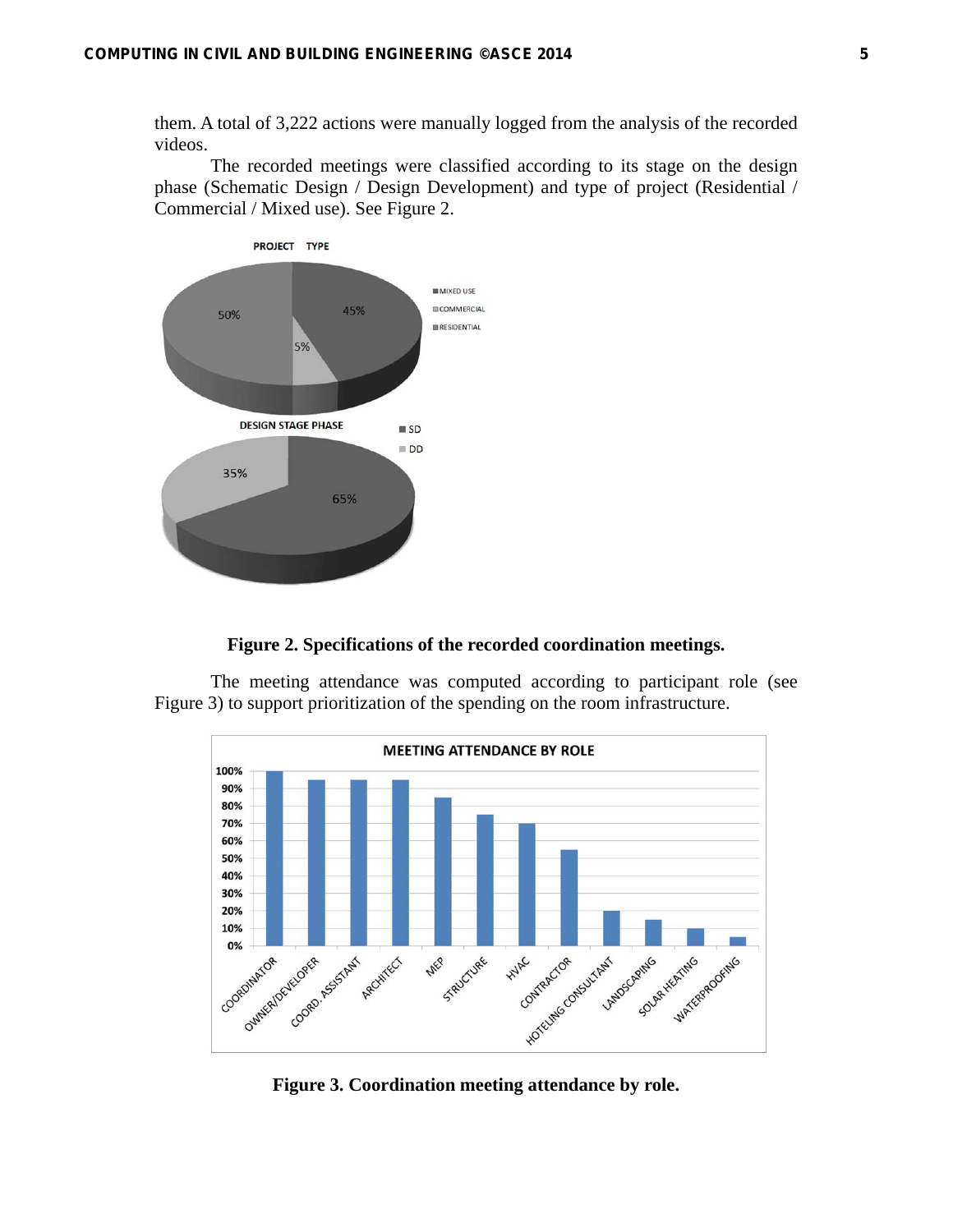Table 1 shows the total number of actions by type of action and document. The results show that actions can be clustered in four groups:

- **high frequency actions** (33% 50%): visualization of floor plan and creation of text;
- **low frequency actions** (3 to 5%): visualize text, mark-up floor plan, and creation of sketch;
- **very low frequency actions** (1 to 2.5%): visualize 2D CAD drawing, visualize image, mark-up text and measure floor plan;
- **irrelevant frequencies**  $\left($  < 1% of all actions): all the rest of action types.

# **Table 1. Total number of actions by type, document and target.**

| <b>ACTION</b>  | <b>DOCUMENT</b>      | <b>ONESELF</b> | <b>GROUP</b>   | <b>ALL</b>     | #<br><b>ACTIONS</b> | <b>%ACTIONS</b> |
|----------------|----------------------|----------------|----------------|----------------|---------------------|-----------------|
| VISUALIZE      | <b>TEXT</b>          | 129            | 6              | 19             | 154                 | 4.8%            |
|                | <b>PRINTED FLOOR</b> |                |                |                |                     |                 |
|                | <b>PLAN</b>          | 403            | 153            | 995            | 1551                | 48.1%           |
|                | 2D CAD               | 18             | $\overline{2}$ | 36             | 56                  | 1.7%            |
|                | <b>IMAGE</b>         | 39             | 13             | 22             | 74                  | 2.3%            |
|                | <b>SKETCH</b>        | 5              | $\overline{2}$ | 4              | 11                  | 0.3%            |
|                | <b>SUBTOTAL</b>      | 594            | 176            | 1076           | 1846                | 57.3%           |
| <b>MARK-UP</b> | <b>TEXT</b>          | 27             | $\mathbf 0$    | 4              | 31                  | 1.0%            |
|                | <b>PRINTED FLOOR</b> |                |                |                |                     |                 |
|                | <b>PLAN</b>          | 70             | $\overline{2}$ | 30             | 102                 | 3.2%            |
|                | 2D CAD               | $\overline{0}$ | 0              | 0              | 0                   | 0.0%            |
|                | <b>IMAGE</b>         | $\mathbf 0$    | $\mathbf 0$    | 0              | $\mathbf 0$         | 0.0%            |
|                | <b>SKETCH</b>        | $\overline{0}$ | $\mathbf 0$    | 0              | $\overline{0}$      | 0.0%            |
|                | <b>SUBTOTAL</b>      | 97             | $\overline{2}$ | 34             | 133                 | 4.1%            |
| MEASURE        | <b>PRINTED FLOOR</b> |                |                |                |                     |                 |
|                | <b>PLAN</b>          | 3              | $\mathbf{1}$   | 33             | 37                  | 1.1%            |
|                | 2D CAD               | $\overline{0}$ | $\mathbf 0$    | $\mathbf{1}$   | 1                   | 0.0%            |
|                | <b>IMAGE</b>         | $\mathbf 0$    | $\mathbf 0$    | $\mathbf 0$    | $\mathbf 0$         | 0.0%            |
|                | <b>SKETCH</b>        | $\mathbf 0$    | $\overline{0}$ | $\overline{0}$ | $\overline{0}$      | 0.0%            |
|                | <b>SUBTOTAL</b>      | 3              | $\mathbf{1}$   | 34             | 38                  | 1.2%            |
| CREATE         | <b>TEXT</b>          | 1068           | 0              | 1              | 1069                | 33.2%           |
|                | 2D CAD               | 0              | $\mathbf 0$    | 0              | 0                   | 0.0%            |
|                | <b>IMAGE</b>         | 0              | $\mathbf 0$    | 0              | 0                   | 0.0%            |
|                | <b>SKETCH</b>        | 64             | $\overline{7}$ | 63             | 134                 | 4.2%            |
|                | <b>SUBTOTAL</b>      | 1132           | $\overline{7}$ | 64             | 1203                | 37.4%           |
| <b>TOTAL</b>   |                      | 1826           | 186            | 1208           | 3220                | 100.0%          |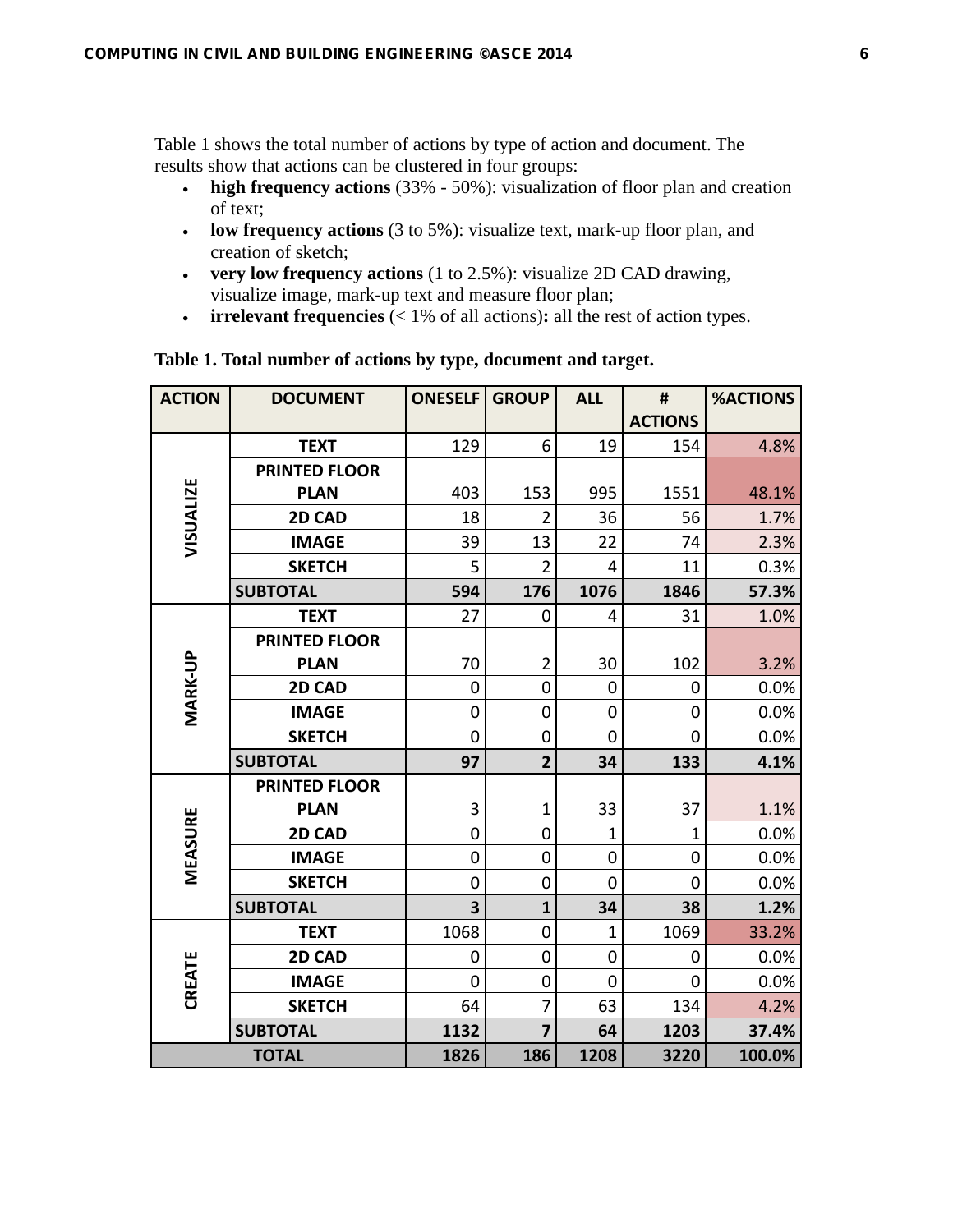Individual data by each role will not be shown here because of space constraints.

#### **DISCUSSION**

Regarding the high frequency actions, the data shows (Table1) that, for paperbased coordination meetings, the most frequent actions are "printed floor plan visualization" and "text creation". By further examining the data, it can be seen that 74% of the "visualize floor plan" actions are directed to some or all participants, implying that a large graphical display device (e.g., a projection screen) can fulfill the requirements of this action.

A similar analysis shows that the "create text" action is performed 99.9% of times to oneself, i.e., a person taking personal notes or the coordination assistant preparing meeting minutes (coordination assistants are responsible for 59% of such actions). Individual note taking does not need room support, as it is done on personal devices (notepads, tablets, etc.) brought to the meeting room. Meeting minutes probably can be replaced by model annotation/mark-up which registers the detected clashes and the decisions about how and who is responsible for fixing each of them in BIM-enable projects.

 Concerning meeting attendance, coordinator and his/her assistant are, obviously, the most frequent meeting participants, followed by owner and architect (Figure 3). Therefore, it is important to support the most frequent actions by these four roles. The "visualize floor plan" directed to all is the most frequent action by the coordinator and coordination assistant (about 46% of their combined actions, if text annotation is excluded). This same action is owner's most frequent action (36%) as well as architect's (37%). Again, a large graphical display device can fulfill these needs.

 Analysis of the collected data could not show any significant difference in percentage of action types when the stage of design is considered, although in the SD stage the percentage of the "text creation" action (33%) is higher than in DD (28%) and "floor plan visualization" is higher in DD (52%) than in SD (45%).

No relevant differences in performed actions were found when focusing the type of project (Residential, Commercial or Mixed Use), although only one commercial project was studied. The only observation was that the visualization of 2D CAD files was twice as big in the mixed use projects compared to residential ones. We believe this happed due to the bigger size of mixed used projects, making it more difficult to work with printed documentation, inducing the use of electronic floor plans.

#### **CONCLUSIONS**

 In this paper, we have shown a methodology for collecting coordination meeting room communication related data along with an instrument (form) to support it.